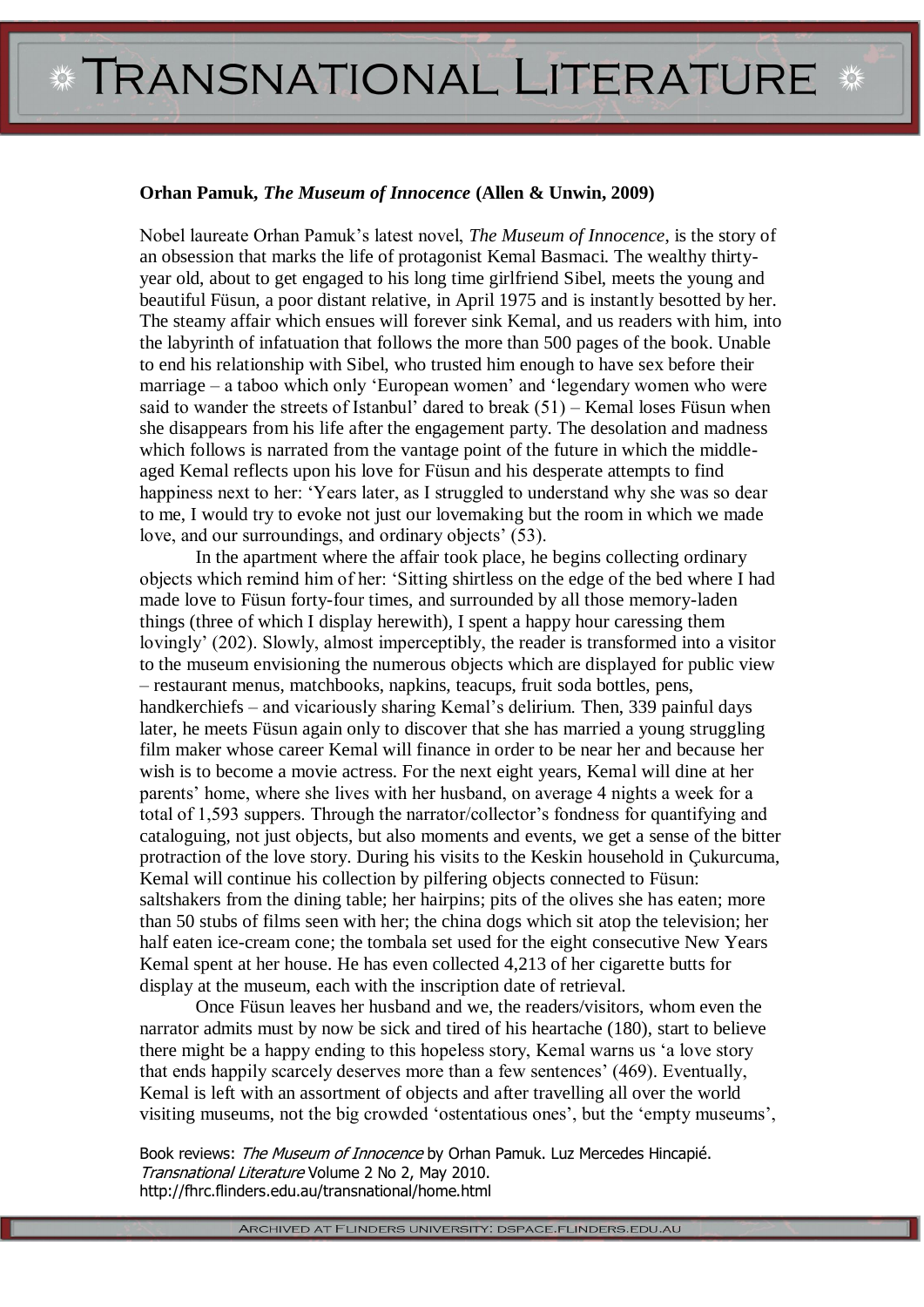"the collections no one ever visits" (495), he decides to buy the Çukurcuma home to house his fetishistic collection and to live with it: "I may not have "won" the woman I loved so obsessively, but it cheered me to have broken off a piece of her' (372).

Anthropologist of his own experience (30), Kemal creates the Museum of Innocence as the repository of that experience with each display conveying not just memories but also moods: "Because so many languages describe the condition I was in as "heartbreak," let the broken porcelain heart I display here suffice to convey my plight at the moment to all who visit my museum" (53); "Here I display Füsun"s white panties with her childish white socks and her dirty white sneakers, without comment, to evoke our spells of sad silence" (100). White panties, white socks and dirty sneakers, the pieces he has "broken off" of her, reveal an objectified Füsun who never appears as a subject in the book, except when she manoeuvres her unhappy ending. Instead, she is the constant object of desire not just for Kemal but for all the men who lurked in Istanbul"s streets, bridges, hills, and squares stalking and sexually harassing her since she was a child.

The city is yet another obsession for Kemal who also memorialises it in the museum documenting a way of life specific to the Istanbul of the decade in which the story transpires. The reader/visitor is immersed in an archaeology of memory and of place. From that perspective he/she can observe Kemal"s wealthy class, educated abroad, and struggling with traditional values and the encroaching lifestyle of Western modernity. In neighbourhoods like Beyoğlu, Şişli and Nişantaşi – in "European-style" restaurants, bars, discos, and hotels – the films, music, advertisements, objects and food are evoked by the protagonist who, in his fruitless search for happiness with Füsun, will become estranged from his world choosing instead to prowl the streets of poor neighbourhoods like Vefa, Seyrek, Fatih, and Kocamustafapaşa: "I felt as if I could see the very essence of life in these poor neighbourhoods, with their empty lots, their muddy cobblestone streets, their cars, rubbish bins, and sidewalks, and the children playing with a half-inflated football under the streetlamps' (212). Though a pariah in both worlds, the narrator will guide the reader/visitor through the complexities of a "poor and troubled country like Turkey with young leftists and rightist busy killing each other' (33) and will bring to life on the pages of the book a culturally rich city intoxicated with the ever-present *raki* and the cool waters of the Bosphorus.

In the same way that the reader of *My Name is Red* gets a view of the Istanbul of the sixteenth century, spun in a tale of miniaturist painters, of mystery and romance, in *The Museum of Innocence*, more than the stale love story, the true craftsmanship is displayed in the portrayal of the city. Caught in the relentless cliché of denoting a bridge between East and West, Istanbul comes masterfully alive in the hands of Orhan Pamuk who resists also being called a bridge: "before being a bridge, you have to understand the humanity of the culture, its shadows, dark places, unreasonable sights, its aspirations, its hopes for the future, its daily moments, its weaknesses, its misery'.<sup>1</sup> With *The Museum of Innocence* we can get closer to the

-

 $<sup>1</sup>$  Rainer Traube, 'Orhan Pamuk: Winning the Nobel Prize Made Everything Political,' Interview in</sup> *Deutsche Welle*, 23 March 2010, http://www.dw-world.de/dw/article/0,2144,3621369,00.html

Book reviews: The Museum of Innocence by Orhan Pamuk. Luz Mercedes Hincapié. Transnational Literature Volume 2 No 2, May 2010. http://fhrc.flinders.edu.au/transnational/home.html